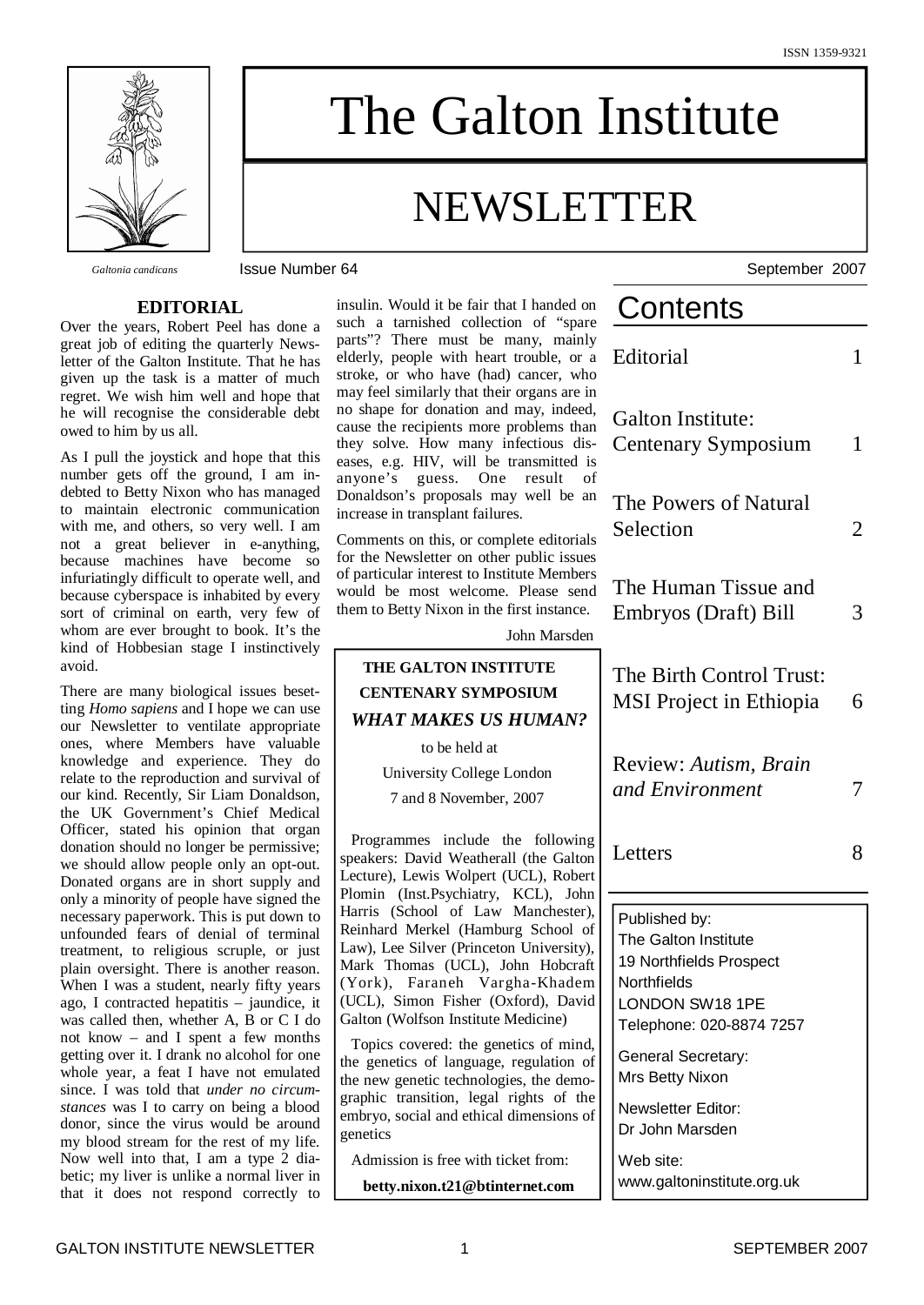## **The Powers of Natural Selection**

13. Combinatorial Selection, Progress and Time

#### *W.M.S. Russell*

'In following the career of a single phyletic line, we see in the longer term the same double problem as in evolution within the species (and in cultural evolution), the need to combine present function with future change, and to move smoothly from equilibrium to equilibrium… Change tends to be gradual and step-by-step… Successful innovations are often readaptations; some organ is retained, but acquires new functions and new relationships with other organs', as the endostyle becomes the thyroid gland. (Russell and Russell, 1990a) Nevertheless, obviously vast changes have taken place very rapidly, in geological terms, in progressive lines.

The vast majority of phyletic lines have specialised and become extinct, as sometimes have whole ecosystems. Yet obviously some lines have survived for very long periods, and one line has reached the progressive peak of becoming human and developing the new evolutionary systems of cultural evolution and creativity. Like Pooh-Bah, we descend from 'a protoplasmal primordial atomic globule'. How can a line avoid irreversible specialisation and extinction for four billion years? (Manning, 2001) How is prolonged progress possible?

In essence such progress is achieved by a fourth mode of combinatorial selection; a phyletic line is *exposed to a variety of external environments over vast periods of time*. (Russell, 1961) But at no stage in the process does the line encounter environments which make such demands that specialisation is unavoidable. We have hands – essential for cultural evolu-

mammals have, been obliged to evolve 'In the words of Childe, discussing the hooves or claws. Our vast sequence of reasons for the progress and success of environments has always been *tolerant.* European societies, "These contrasted Sometimes, indeed, our ancestors under-ecological zones demanded divergent went *preadaptive* changes – that is, adaptations from, and opened up distinct changes 'made in a particular context and opportunities to, societies separated by no under particular selective pressures, too impassable barriers".' (Russell, which can later be turned to advantage in 1961, citing Childe, 1958) a different context, often much wider'. (Russell, 1959) We have the inestimable advantage of our cerebral cortex because the first land vertebrates had to change very rapid progressive change. In primithe structure of their forebrains to make tive science, one variable was varied at a them easier to oxygenate.

changes, which actually promote pro-combinatorial analysis of several varigress. 'A mechanism of *regulation* by-ables at once. 'Friedman (1959) has outpasses altogether the problem of organic lined a "digital simulation of an evoluadaptation to environmental demands, by tionary process". He has compared a creating some kind of insulated internal process essentially similar to Russell's environment, suited to the needs of living combinatorial selection with a process of tissues and defended by active adjust-random one-by-one testing. The time ments from interference due to fluctua-taken to solve a problem by the second tions in the environment outside. Within method increases linearly with the absothe limits of a particular regulation, the lute complexity of the problem (that is, line is now effectively independent of the the reciprocal of the the probability of external environment, and does not have solving it by chance). The time taken to to make potentially specialising genetic solve a problem by combinatorial selecchanges to adapt to it.' (Russell and Rus-tion increases with the *logarithm* of the sell, 1990a) Examples of regulation are problem's complexity (as just defined). the instalment of a stream of circulating Thus in computer simulation, combinatoblood as an internal environment for the rial selection can solve in a few seconds a tissues, and, later in evolution, the regula-problem which would take the random tion of body temperature.

Combinatorial selection is important in all evolutionary systems. I have shown that in lower animals random trial and that makes natural selection, in Fisher's error takes place in contexts isolated from words (1954) 'a mechanism for generatone another, while intelligence learning ing an exceedingly high degree of imcan embrace several contexts at once and probability', and he notes that the appearoperate ordered testing. (Russell, 1962, ance of a complex organ such as the ver-2002) The ultimate expression of intelli-tebrate eye is conclusive evidence for the gence, creativity, involves the combinato-action of natural selection, since it could rial selection from as many and as differ-not possibly have been brought about by ent ideas and associations as possible. random variation. Muller calculated 'that 'The Latin word *intelligo* ('I under-the most conservative odds against a stand'), from which comes the English higher organism, such as a man, a mamword *intelligence*, means literally 'I se-mal, or even a fruit-fly, coming into exislect among' – a point first noticed as sig-tence fortuitously, without the operation nificant by St. Augustine of Hippo (AD of selection… are given by a number 354-430). (Russell and Russell, 1987) In with so many noughts that it would take cultural evolution, renaissances tend to an average novel to write it out, a number occur in situations of cultural cellulation, immensely greater than that of all the when a group of independent societies electrons and protons in the visible unishare enough common culture to ex-verse.' (Huxley, 1954)

tion – because we have never, as some change ideas. (Russell and Russell, 1989)

Finally, there are true progressive experimental designs which permitted Combinatorial selection makes possible time. Fisher (1942) vastly accelerated scientific progress by developing statistical techniques of variance analysis and one-by-one test method billions of years.' (Russell and Russell, 1990a)

It is no doubt combinatorial selection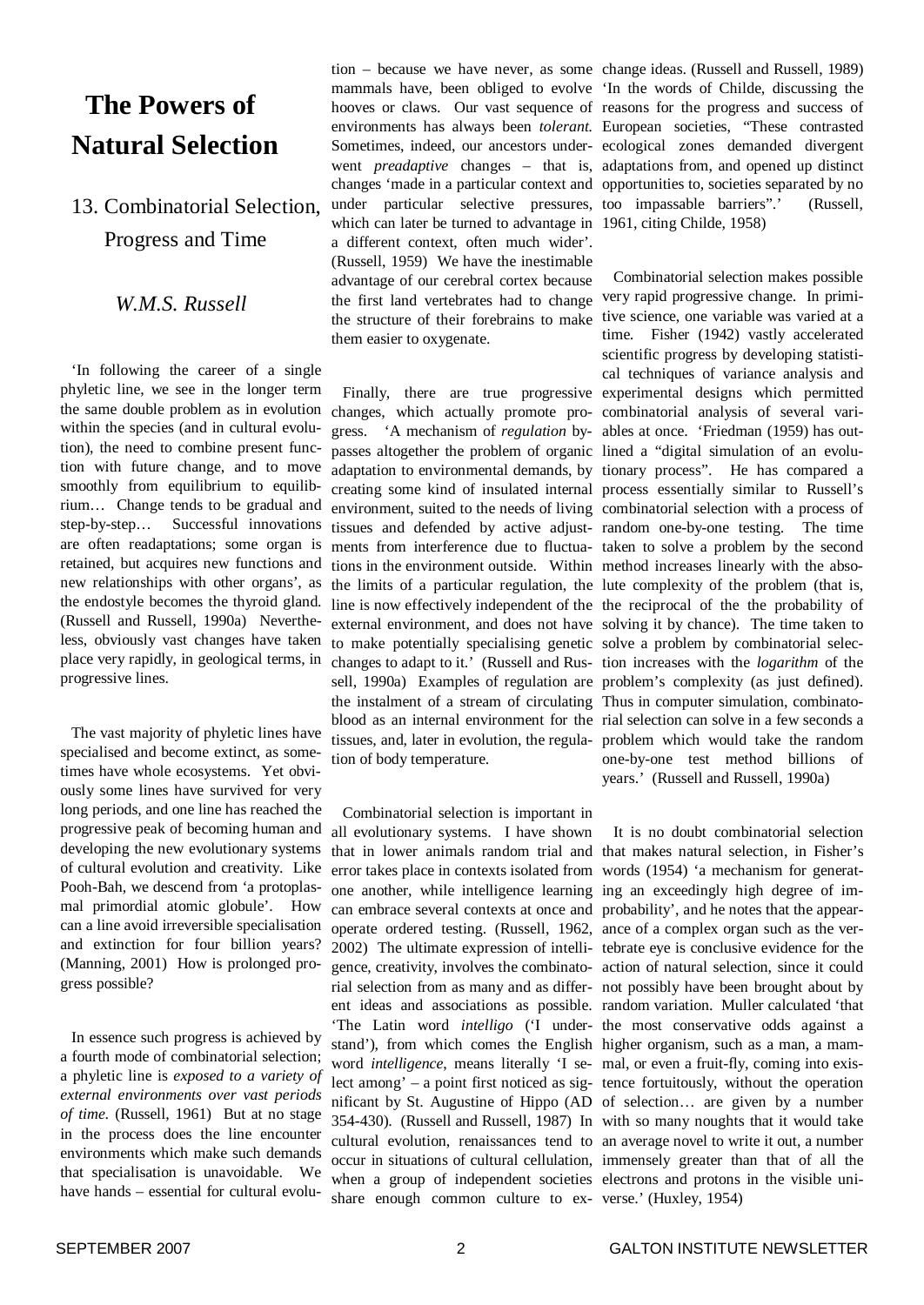#### **The Human Tissue and Embryos (Draft) Bill – is it back to the drawing board?**

A Parliamentary committee has recently reopened the debate by challenging several proposals in the Government's draft revised legislation for assisted reproduction and embryo research that was published on 17 May 2007. These areas of biomedical research and personal reproductive decisions raise important ethical and social issues, making the current debate of particular interest to the Galton Institute and its members. With likely free votes in Parliament on the most sensitive issues, there will be opportunities for members to influence policy if only through lobbying their MP.

The Joint Committee of both Houses of Parliament, set up to undertake prelegislative scrutiny on the draft Bill, reported at the end of July. It rejects the Government's key proposal to merge existing regulators to form RATE – the Regulatory Authority for Tissue and Embryos. Retaining the Human Fertilisation and Embryology Authority (HFEA) and the Human Tissue Authority (HTA), they argue, will provide better regulatory oversight through each having a sufficient number of members with the relevant expertise. The joint committee recommends establishing a clear framework of devolved regulation giving greater regulatory freedom and authority to the regulator and clinicians except where there is good reason to do otherwise. As will be discussed below, there are good reasons to resist the temptation to try and define too precisely in primary legislation what embryo selection can or cannot be permitted. These intensely personal decisions need to be handled on a case-by-case basis. Another intensely personal parental decision is when to inform children that they were conceived using donor gametes.

The joint committee favours putting this fact on the child's birth certificate and asks the Government to consider this.

This article will provide a brief background to the evolution of legislation in this area and the current state of play with renewal of the 1990 Human Fertilisation and Embryology (HFE) Act before focusing on embryo testing or preimplantation genetic diagnosis (PGD) and the use of animal-human 'hybrids' in embryo and stem cell research.

#### **Background**

The table provides a chronology of relevant legislation, reviews and reports with respect to the current draft Bill. The benefits of *in vitro* fertilisation (IVF) to infertile couples have been plain for all to see although there are issues surrounding who should have access to assisted reproduction, e.g. age restrictions, decisions often linked to the 'welfare of the child'. The very nature of research means that the benefits of using human embryos in research are less easy to specify, although the promise of human stem cell research for cell replacement therapy in the future is persuasive.

Many professional and lay organisations have been involved in the debate over human embryo research and the services that flow from it since the1980s. Particularly influential in the run up to the 1990 HFE Act was the research progress in developing PGD, a clear example of benefit to families threatened by genetic disease. However, despite PGD avoiding the need to consider an abortion, the pro-life lobby argued against embryo selection because, like embryo research, it results in the destruction of pre-implantation human embryos. After very wide debate, the 1990 HFE Act was passed, establishing the HFEA to license treatments involving IVF and permitting licensed research on human embryos up to 14 days in culture. As can be seen from Table 1, over the following 17 years the Government and HFEA responded to some of the advances in the science as well as unforeseen sociomedical requests including 'saviour siblings' - the use of embryo tissue typing to select a match for an ill older sibling who could benefit from umbilical cord or bone marrow cell transplants.

In general, international opinion regards the UK's legislative framework as a good model. The Department of Health held a public consultation in the summer of 2005 and produced the Government's proposals for revised legislation in a White Paper –*Review of the Human Fertilisation and Embryology Act* – in December 2006*.* There was an immediate uproar over a proposed indiscriminate ban on combining animal and human material in embryo research at a time when requests to use enucleated animal eggs from two human embryonic stem cell research groups were before the HFEA. In the way the scientific advances in PGD acted as an important backdrop in the lead up to the 1990 Act, so stem cell research is performing a similar function now. In fact the Government's draft Bill, published in May 2007, back-tracked on the proposed ban for these so-called 'cybrids' in embryo research but still wants to prohibit the use of some other kinds of inter-species embryos in research.

#### **Embryo Selection**

Since the 1990 Act, the offer of PGD has become an important adjunct to prenatal diagnosis as a service to couples whose reproductive confidence has been destroyed by the high chance of transmitting a serious genetic disease. A case has to be made to the HFEA for each new type of PGD that a centre performs, so in a sense licences are granted on a case-by case basis. The Government's draft Bill proposes that a licence can only be granted for this purpose if 'there is a significant risk that a person with the abnormality will have or develop a serious physical or mental disability, a seri-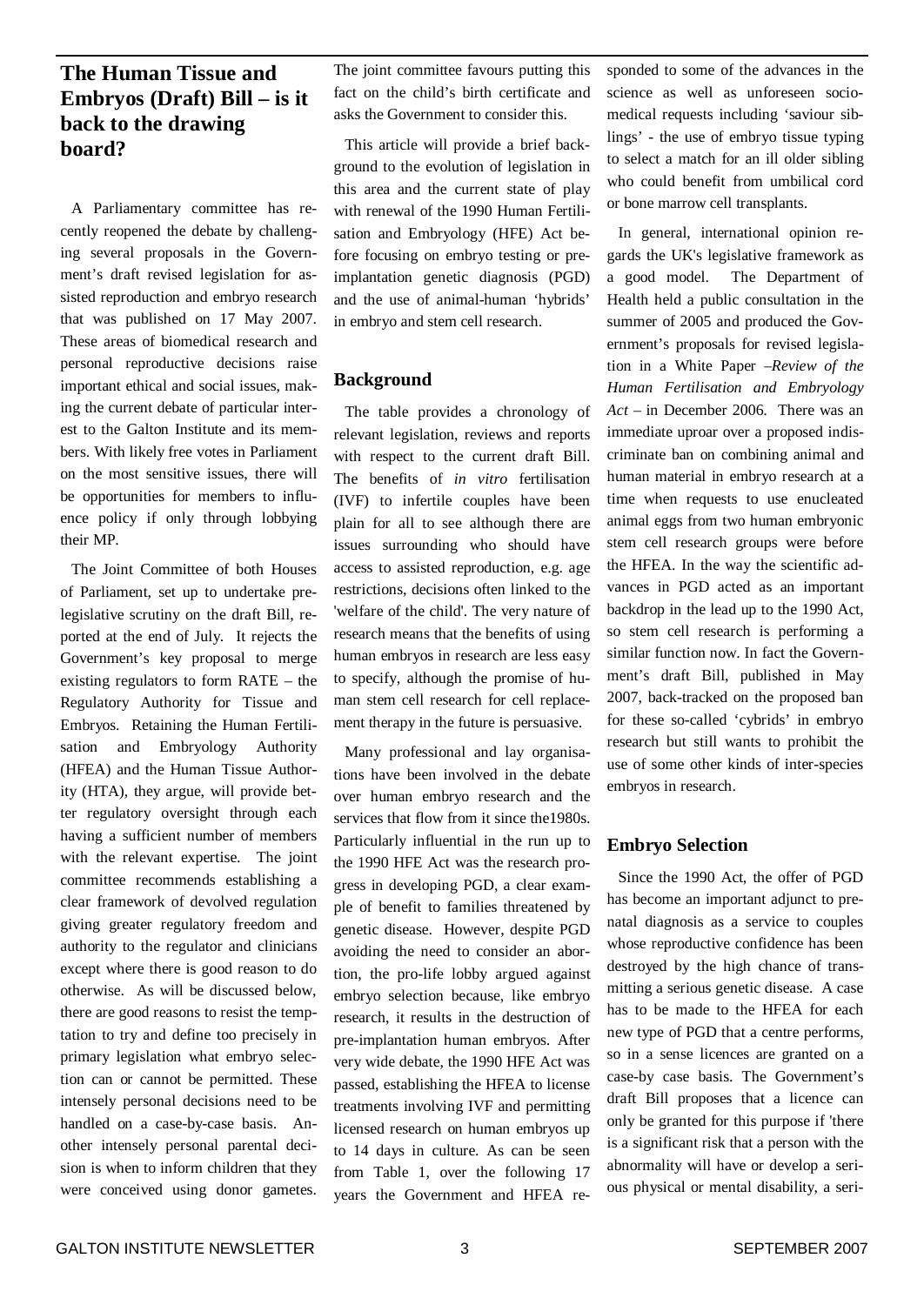ous illness or any other serious medical condition' (Schedule 2, 3 (2)). The wording follows the current HFEA Code of Practice and indeed reflects the law relating to abortion for fetal abnormality. A number of factors to be considered in applying this rule are listed (para  $(3)(a)$ to  $(e)$ ) – the extent of the impairment having regard to treatment available, the age of onset, the rate of degeneration, the proportion of those testing positive who would be affected and the reliability of the test. Again, there is a close fit with the HFEA Code. However, while the Code of Practice says that the views of the prospective parents concerning the meaning of 'significant' and 'serious' should be taken into account, the draft Bill does not. This will be of concern to those seeking PGD.

The different emphasis stems from an attempt to put into primary legislation what should be left to the regulator and clinicians. The joint Parliamentary scrutiny committee has called for 'a clear framework of devolved regulation giving greater regulatory freedom and authority to the regulator and clinicians except where there is good reason to do otherwise', so it is surprising the committee is not critical of the listing of specific points in para. (3). Nor do they support their acceptance of the list by providing a 'good reason' to retain it. It is easy to overlook the fact that, in this context, the term 'risk' includes both probability (the chance of it happening) and the extent of damage or burden. The latter is highly context dependent and can *only* be established through a dialogue between the potential parents and their doctors, i.e. on a case-by-case basis. The range of personal situations makes any one of the statements in para. (3) (a) to (e) pretty meaningless in certain circumstances. The draft Bill would be better without para. (3).

#### **Animal-human 'hybrids' in embryo and stem cell research**

With the claims of the Korean scien-

tist, Woo-Suk Hwang discredited, it has become clear that establishing human embryonic cell lines for research by using somatic cell nuclear transfer (SCNT) to transfer nuclei from patient cells into enucleated human ova - 'therapeutic cloning' – is currently extremely challenging, with a very poor success rate. More methodological research is needed if stem cells of a particular genetic makeup are to be obtained. Given the understandable shortage of suitable human ova, a promising alternative is to use animal (e.g. rabbit or bovine) enucleated eggs. Other forms of inter-species embryos are already being used in research or have potential research uses in the future, but the Government still proposes to ban some forms of hybrids or chimeras even though, as research embryos, they fall within the 14-day limit in culture and transfer to a woman is prohibited. One view is that there is no logical reason why research on embryos that are arguably 'less human' should be subject to legislation that is more restrictive. Amongst those who oppose the use of inter-species embryos there will be some whose views are simply opposed to all types of research on human embryos. The joint Parliamentary scrutiny committee was divided on this point and called for a free vote in Parliament on whether or not the creation and use of inter-species embryos in research should be prohibited.

There is a world of difference between creating an experimental laboratory primate with an increasing proportion of human cells, and using an enucleated animal egg as an 'activating shell' for human SCNT in the process of making human embryonic stem cells for research into disease pathogenesis and therapy. Animal experiments are regulated by the Home Office through the 1986 Animal (Scientific Procedures) Act and it is important that there are no categories of inter-species that fall between the two regulatory bodies. The joint Parliamentary scrutiny committee supported the view of the Academy of Medical Sciences that this regulatory interface should be clarified before the Bill goes before Parliament. It also proposed a general working definition in the context of the draft Bill.

'An inter-species embryo is an embryo which –

- contains genetic material of human and animal origin, and
- in which the genetic material of human origin consists of at least a complete haploid set of human chromosomes in one or more cells'

In this definition genetic material means DNA in a form capable of being expressed, mutated and replicated heritably (i.e.genes).

If Parliament votes for the use of licensed inter-species embryo in research, then in keeping with their general view of devolved regulation, the joint Parliamentary scrutiny committee believes that the regulator should decide on individual research proposals regarding interspecies embryos as defined in the Bill.

#### **Watch this space!**

It is expected, but not known for certain, that the Human Tissue and Embryos Bill will be in the Queen's Speech in the autumn, making the next year a crucial one for research into assisted reproduction, pre-implantation genetics and human embryonic stem cell research. If you wish to be kept up to date with the latest happenings and ongoing debates on the drafting of new legislation, then make sure you are signed up to BioNews (www.bionews.org.uk), the free weekly news digest on genetics and assisted reproduction produced by the Progress Educational Trust.

Marcus Pembrey August 2007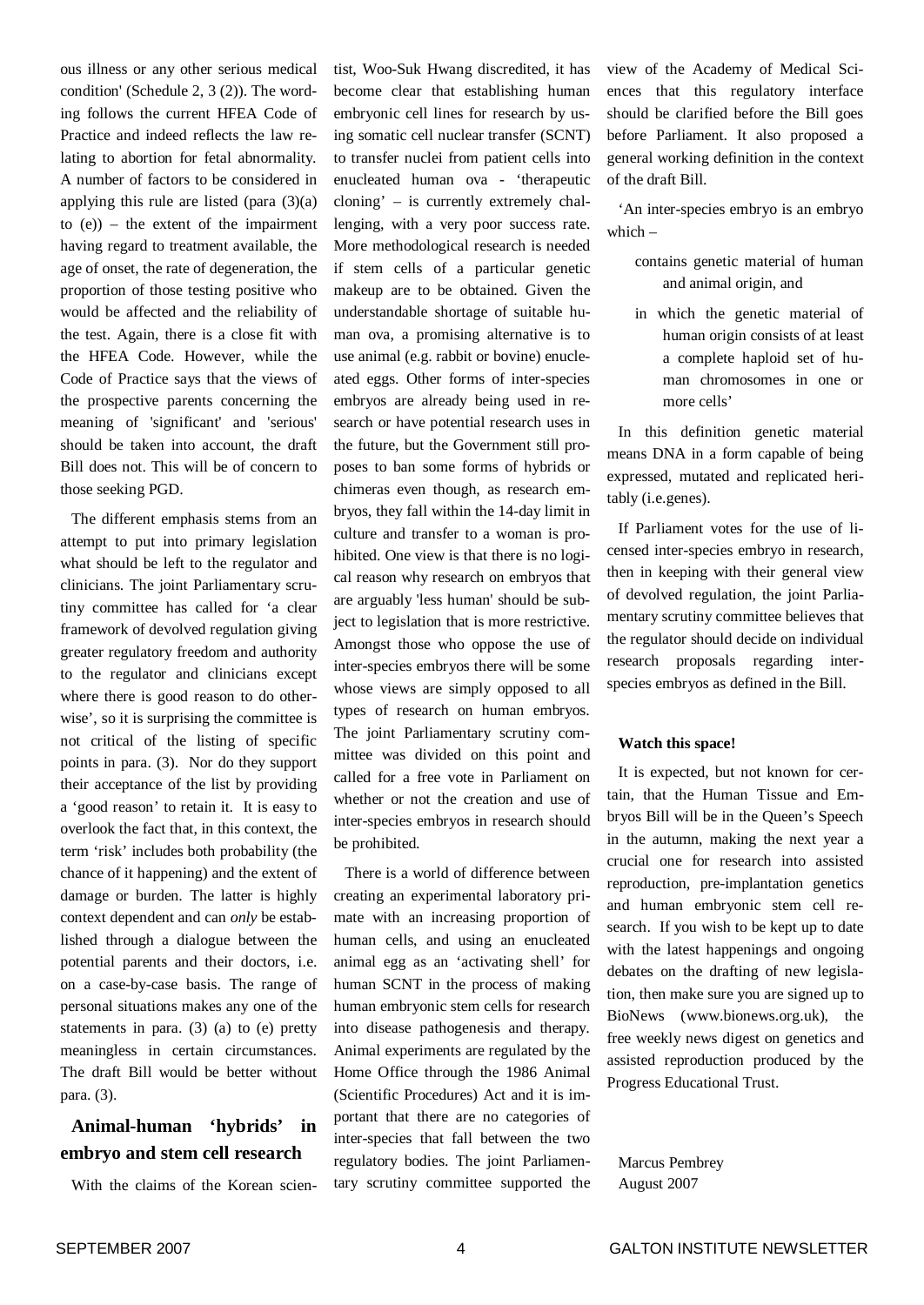| <b>July 1978</b> | Birth of the first child conceived using IVF                                                                                                                                                                               |
|------------------|----------------------------------------------------------------------------------------------------------------------------------------------------------------------------------------------------------------------------|
| <b>July 1984</b> | Report of the Committee of Inquiry into Human Fertilisation and<br>Embryology (the Warnock Report)                                                                                                                         |
| <b>July 1985</b> | <b>Surrogacy Arrangements Act</b>                                                                                                                                                                                          |
| November 1990    | Human Fertilisation and Embryology Act                                                                                                                                                                                     |
| August 1991      | Human Fertilisation and Embryology Authority (HFEA) established                                                                                                                                                            |
| <b>July 1992</b> | Human Fertilisation and Embryology (Disclosure of Information) Act                                                                                                                                                         |
| January 2001     | Human Fertilisation and Embryology (Research Purposes) Regulations                                                                                                                                                         |
| December 2001    | Human Reproductive Cloning Act                                                                                                                                                                                             |
| February 2002    | Report of the House of Lords Select Committee on Stem Cell Research                                                                                                                                                        |
| September 2003   | Human Fertilisation and Embryology (Deceased Fathers) Act                                                                                                                                                                  |
| March 2004       | EU Tissue Directive (EU 2004/23/EC)                                                                                                                                                                                        |
| <b>July 2004</b> | Department of Health Report on Reconfiguring the Department of<br>Health's Arm's Length Bodies                                                                                                                             |
| November 2004    | Human Tissue Act                                                                                                                                                                                                           |
| March 2005       | House of Commons Science and Technology Committee Report on<br>Human Reproductive Technologies and the Law                                                                                                                 |
| August 2005      | Government Response to the House of Commons Science and Technology<br>Committee Report on Human Reproductive Technologies and the Law                                                                                      |
| August 2005      | Publication of the Government's Review of the Human Fertilisation and<br>Embryology Act: a public consultation                                                                                                             |
| March 2006       | Publication of an independent summary of responses to the Review of<br>the Human Fertilisation and Embryology Act: a public consultation                                                                                   |
| March 2006       | Human Tissue (Scotland) Act                                                                                                                                                                                                |
| December 2006    | Publication of the Government's White Paper: Review of the Human<br>Fertilisation and Embryology Act: proposals for revised legislation<br>(including establishment of the Regulatory Authority for Tissue and Embryology) |
| March 2007       | House of Commons Science and Technology Committee Report: Government<br>Proposals for the Regulation of Hybrid and Chimera Embryos                                                                                         |
| <b>July 2007</b> |                                                                                                                                                                                                                            |
|                  | Human Fertilisation and Embryology (Quality and Safety) Regulations                                                                                                                                                        |

## **Table 1. Chronology of relevant legislation, review and reports**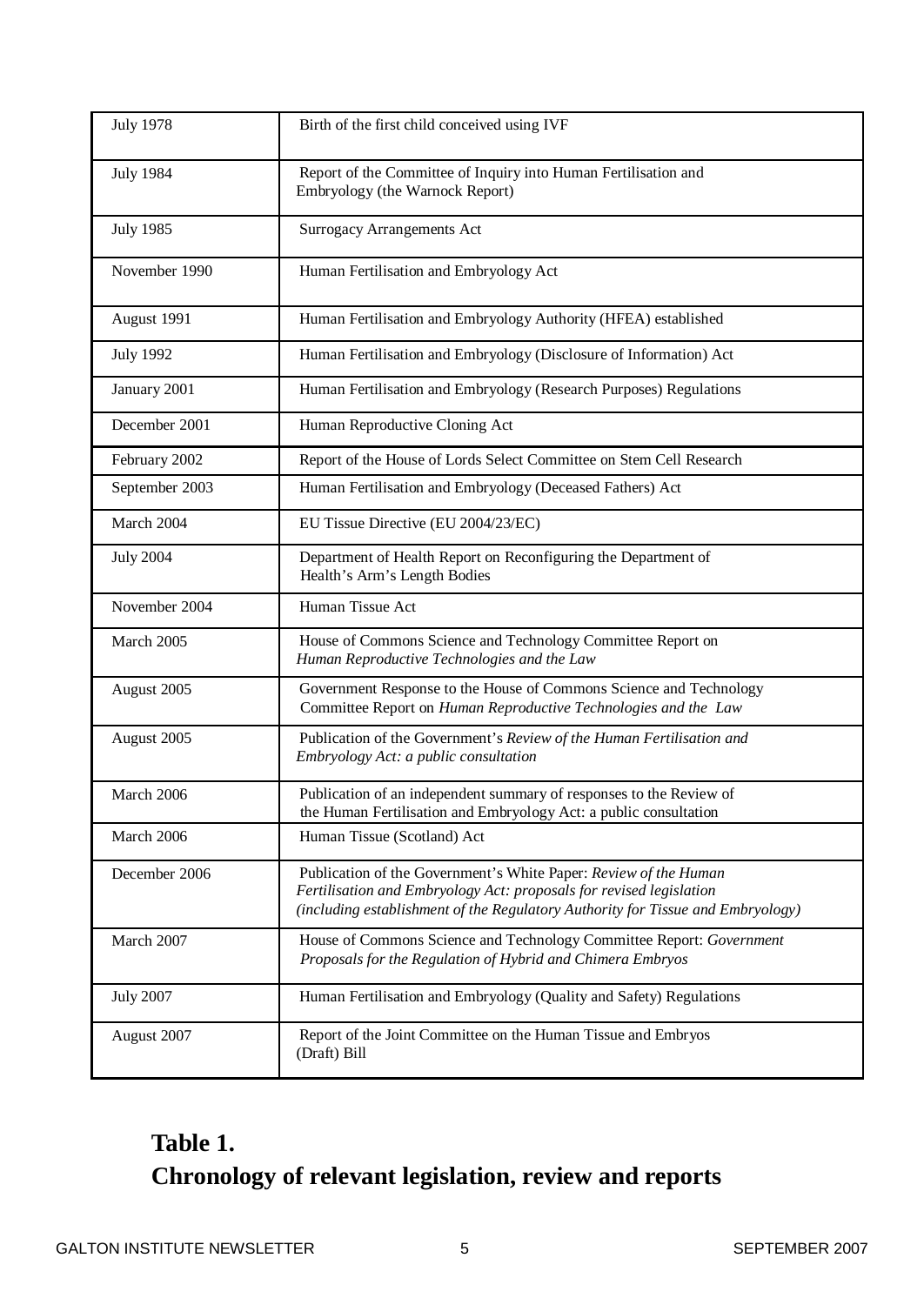#### **Improving access to quality reproductive health and family planning services in Bahir Dar, Ethiopia**

#### **Introduction**

This report covers project activities carried out by Marie Stopes International Ethiopia from May 2006 - April 2007 to increase access to quality reproductive health and family planning services in Bahir Dar, Ethiopia. This project is now in its fourth year. Marie Stopes International (MSI) and Marie Stopes International Ethiopia (MSIE) are very grateful for the continued support of The Galton Institute. This report presents the achievements made and challenges faced in implementing the project.

#### **Background**

developed countries in the world. With a of trained medical personnel. However population of around 77.4 million, it is the focus on providing and promoting also the second most heavily populated family planning services remains constant. country in sub-Saharan Africa. Its population continues to grow at a higher rate than the average population growth rate of other least developed countries due to the fact that only 8.2% of couples are currently using a contraceptive method. Despite efforts to reverse this trend, deeprooted socio-economic factors and cultural and religious barriers are hampering progress made so far. This in turn, affects the country's sustainable development. Marie Stopes International Ethiopia's (MSIE) first sexual reproductive health centre was established in Addis Ababa in 1990. Since then the programme has gone from strength to strength and MSIE is now playing a considerable role in helping the Government to balance population growth with the rate of development. In 2006 341,995 clients received services, 71% of which were family planning services.

#### **Project goal, purpose and outputs**

**Goal:** To contribute to the Ethiopian Government's commitment to improve the reproductive health status of women, men and young people in Ethiopia.

Purpose: To increase access to quality A total of 5,553 clients received family the town of Bahir Dar.

#### **Project location and beneficiaries**

The project is located in Bahir Dar town, in the North West of Ethiopia. The major beneficiaries are women of reproductive age and adolescents.

#### **Service results**

Ethiopia is one of the poorest and least caused by the shortage and high turnover During the reporting period the Bahir Dar centre has continued to provide a logical services and general medical serrange of high quality, affordable family planning and sexual reproductive health services to clients in and around the town of Bahir Dar, one of the fastest growing cities in Ethiopia, generating 13,542 couple years of protection. The centre has served a total of 13,391 clients, out of which 1,466 were new family planning clients. This is a small decrease on the number of clients seen last year - 15,839 –

| <b>Services</b>                              | No.    |
|----------------------------------------------|--------|
| (May 2006-April 2007)                        |        |
| Ante natal care                              | 875    |
| Condom pieces                                | 4,560  |
| Injectables $-3$ months                      | 7,424  |
| <b>IUD</b> insertion                         | 383    |
| Post abortion care                           | 3,819  |
| Norplant insertion                           | 278    |
| Other family planning                        | 229    |
| Other non family planning                    | 1,372  |
| Pill cycles (Client pays)                    | 4,568  |
| Pregnancy test                               | 1,984  |
| Sexually transmitted infec<br>tion treatment | 162    |
| Total family planning clients                | 5,553  |
| New family planning clients                  | 1,466  |
| <b>Client visits</b>                         | 13,391 |
| <b>Client Years of Protection</b>            | 13,542 |

reproductive health and family planning planning services during the reporting services to low income working women in period. The number of clients receiving injectables, the most popular method among the range of family planning services the centre provides, has risen by 14% since last year, to 7,424 clients. The largest increase in uptake was for pills, rising by 204% to 4,568 clients. Over 4,500 condoms were provided, including both male and female condoms. Besides family planning services, the centre has also provided pregnancy tests, treatment of sexually transmitted infections, gynecovices to adults and children.

#### **Health promotion**

In Ethiopia, where the knowledge and practice of different family planning methods is at a very low level, the success of family planning and sexual reproductive health programmes is highly dependent on the existence of strong information, education, communication and promotional activities. The Bahir Dar team has therefore undertaken a wide range of advocacy and promotional activities during the reporting period reaching a total of 100,780 women, men and young people, an increase of 57% on last year. Honest and reliable sexual reproductive health information and advice was distributed via the Bahir Dar centre and through the work of Community Based Distributors. Promoters also carried out activities in places of work, and in schools. The project produced and distributed a total of 14,961 leaflets, flyers and posters, which provide information on different family planning methods, sexually transmitted infections including HIV and the range of services delivered by MSIE.

#### **Capacity building**

In order to maintain the high standard of care provided by the Bahir Dar centre, team members have taken part in a range of training programmes in order to enhance their skills, for example family planning training for nurses and HIV voluntary counselling and testing training for the Centre Coordinator and Laboratory Technician. In addition, the Centre Coordinator represented the Bahir Dar centre and participated in the family planning NGO forum for the Amhara region.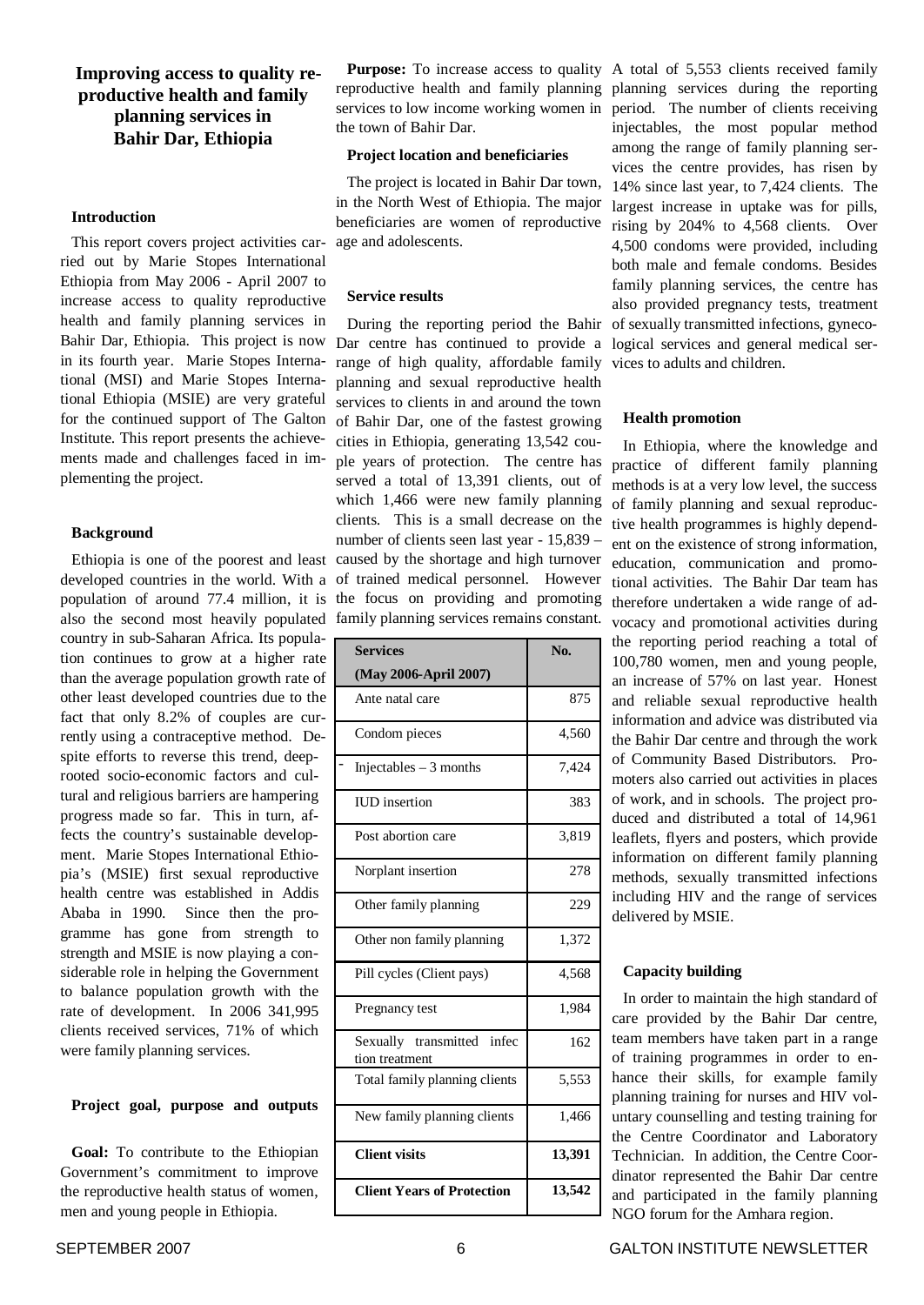#### **Sustainability**

By maintaining the high quality of services and through continuous promotional activities, the Bahir Dar centre has maintained an income to cost ratio of 100% in the past two reporting periods. This also reflects the strong support provided by the MSIE Senior Management Team, and the London Support Office. This centre is an excellent example of an organisation that sustains itself through charging low, affordable fees and yet reaches those in most need through waiving fees for those unable to afford to pay.

#### **Challenges faced**

**Shortage of contraceptives (especially Norplant and condoms) -** As mentioned in the previous report, the centre is still struggling to secure reliable, alternative supply sources for contraceptives. The Government, who is the major provider, frequently runs out of stocks. DKT (a social marketing NGO) and other regional health agencies have been contracted to supply contraceptives to the centre.

**High turnover of medical doctors –** Due to the critical shortage of trained manpower in the health sector, especially doc-

#### **BOOK REVIEW**

Richard Lathe: *Autism, Brain and Environment*, Jessica Kingsley Publishers, 2006, pp.288. £15.99

Most species tend to produce more than one phenotype so that they can survive in at least two environments; like the garden snail of hedge and lawn. Sometimes they split into two species like ourselves and the Neanderthals.

Richard Lathe has written a book that covers the autism range; where Asperger's syndrome is not a disease but a very successful adaption for such modern environments as Silicon Valley. This despite possible environmental triggers upon susceptible genomes in the shape of many toxins. Nevertheless, Autistic Spectrum Disorders are hard to define and this plays havoc where experimental tors, and the relatively low salaries, there is a high turnover of staff. This has been a major challenge for the centre to undertake its activities and has resulted in a slight drop in client numbers during this reporting period. The centre team and management are currently discussing incentives for doctors in order to avoid this problem.

#### **Conclusion**

The Bahir Dar centre has performed well during the reporting period, providing a range of high-quality, low cost services and maintaining sustainability. Educational activities within the local community have increased, providing information through a variety of channels in order to promote better sexual reproductive health.

Marie Stopes International Ethiopia believes that the family planning and reproductive health services provided at this centre are having a positive and noticeable impact in and around the project location. More and more women of child bearing age are able to plan and space their pregnancies. This in turn is helping to reduce the serious threat to maternal

data are compared. (This is not unknown in old-fashioned psychosis either).

This densely informative book is a comfort to read. One can browse or follow through. The index is enormous and useful. Definitions are strengthened. Gene and brain variations are covered and the nature/nurture interaction exposed. Even socio-political implications .are considered. There are shifts from strict science to suggestion that are not signalled but the reader should cope with this. It is important I believe, that he concentrates on the limbic system.

The old saying that 'an arts graduate writes books, a scientist papers' is relevant here. Publication takes an age and much modern material, such as that done by Simon Baron-Cohen and his associates has not been included; or such radihealth. The project has also contributed to a reduction in the number of unplanned pregnancies, which often result in unsafe abortions. Reports from hospital sources confirm that the number of women admitted to hospital for incomplete and septic abortion has dropped substantially.

The support of the Galton Institute has been invaluable in the provision of family planning services in this area of highunmet need. The funding has allowed MSIE to provide sexual reproductive health services to those who otherwise would have had no access. Marie Stopes International and Marie Stopes International Ethiopia are extremely grateful for this support.

*Through its Birth Control Trust, The Galton Institute has provided Marie Stopes International with grant aid amounting to £50,000 for the period 2003 to 2007 to support the work reported on here.*

cal points as the claim that older fathers tend to produce autistic children (Reichemborg et al, 2006). This research field grows alarmingly quickly

**\*\*\*\*\*\*\*\*\*\*\*\*\*\*\*\*\*\*\*\*\*\*\*\*\*\*\***

In the second half of the book he covers secondary symptoms that until recently have been ignored. Gastrointestinal problems and the competing n-3 polyunsaturated fats (good), in fish, against their accumulated methyl mercury (bad). The limbic brain is attacked from every side it seems.

One need not agree with everything he assumes but his arguments are sound and he has a good reading list.

Reference: Reichenberg A. et al (2006) *Advancing Paternal Age and Autism*, Archives of General Psychiatry 63(9).

**Patrick James**